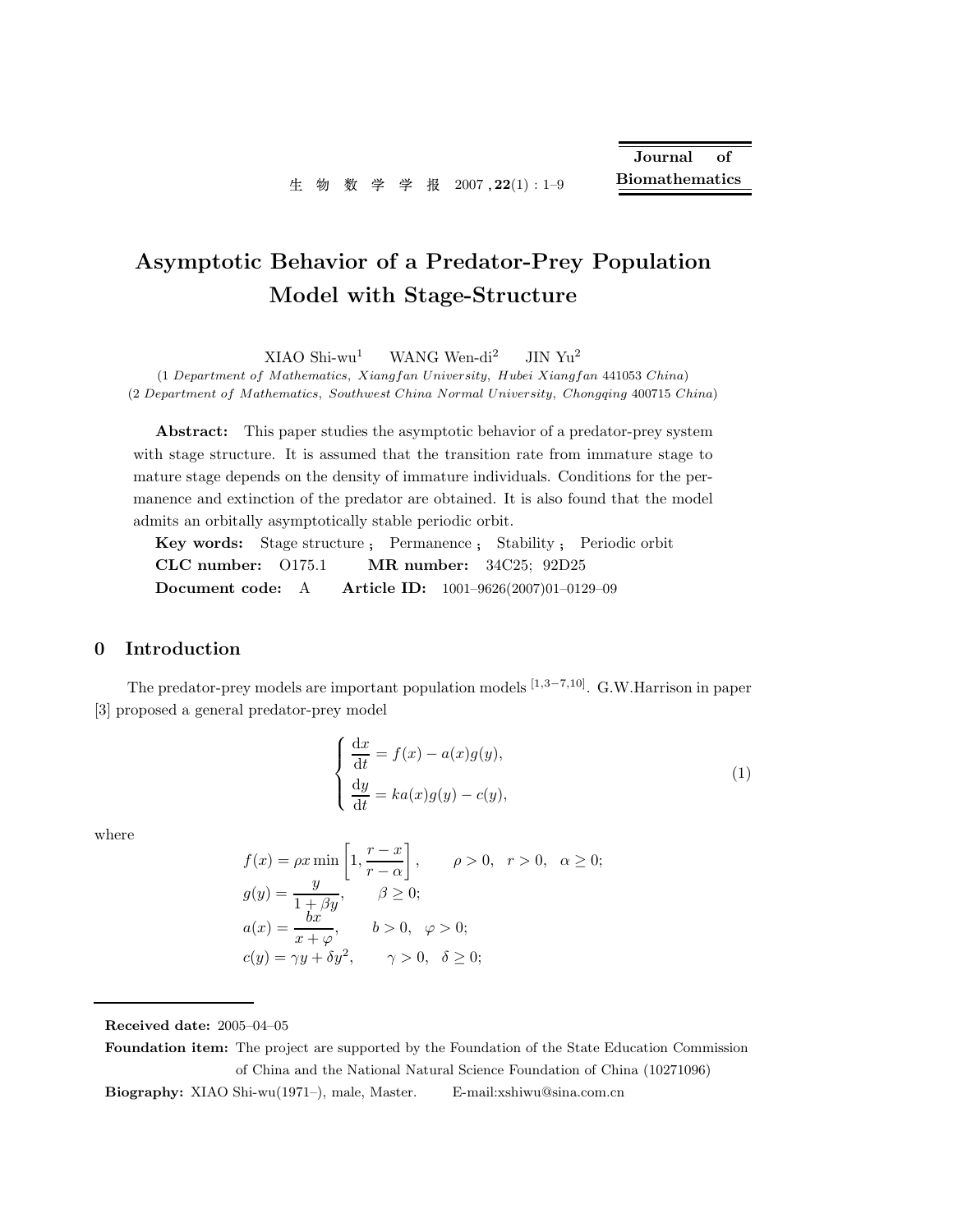x is the density of the prey, y is the density of the predator. The term  $f(x)$  is the intrinsic growth rate of the prey at density x due to all factors except predation, and the term  $c(y)$  is the intrinsic rate of increase (or decrease) of the predator. The term  $a(x)g(y)$  gives the functional response of the predator, that is,  $\frac{a(x)g(y)}{y}$  is the rate of prey consumption per predator at prey density x and predator density y. Many authors simply take  $g(y) = y$ , but a function  $g(y)$  that increases slower than the linearity could be used to model interference among the predators hunting each other, or a function  $g(y)$  that increases faster than the linearity could be used to model predator cooperation. The term  $ka(x)g(y)$  is the numerical response of the predator. It represents the difference between the predator's actual rate of increase  $\frac{dy}{dt}$  and its intrinsic rate of increase  $c(y)$ when the prey is at density  $x$ . In paper  $[3]$ , the author assumed that each individual of predators admits the same ability to attack prey .

Harrison [3] proved that the model (1) fits well with the experimental results. Thus, the model (1) is studied by many authors [3, 4, 5].

#### 1 The Model

We set  $\delta = 0$ ,  $\beta = 0$ ,  $a(x) = bx$  in model (1) and obtain the following model:

$$
\begin{cases}\n\frac{\mathrm{d}x}{\mathrm{d}t} = f(x) - bxy, \\
\frac{\mathrm{d}y}{\mathrm{d}t} = kbxy - \gamma y,\n\end{cases}
$$
\n(2)

where

$$
f(x) = \rho x \min\left[1, \frac{r-x}{r-\alpha}\right] = \begin{cases} \rho x, & 0 \le x \le \alpha, \\ \frac{\rho}{r-\alpha} x(r-x), & x \ge \alpha. \end{cases}
$$
(3)

By constructing the same Lyapunov function as that in paper [3], We can easily obtain the following theorem:

**Theorem 1.1** If  $r > \frac{\gamma}{kb}$ , then there exists a positive equilibrium  $(x^*, y^*)$  of the system (2) which is asymptotically stable.

Based on the model (2), we introduce the stage-structure on the predator. We classify the individuals of predators as the immature ones and the mature ones and suppose that immature population does not feed on prey. This seems reasonable for a number of mammals, of whom immature predators are raised by their parents, thus the rate they attack at prey and the reproduction rate can be ignored. We assume the transition rate depends on the density of the immature individuals. Stage-structured models have been studied by several papers [10]. We consider the following predator-prey system with stage structure and density dependent transition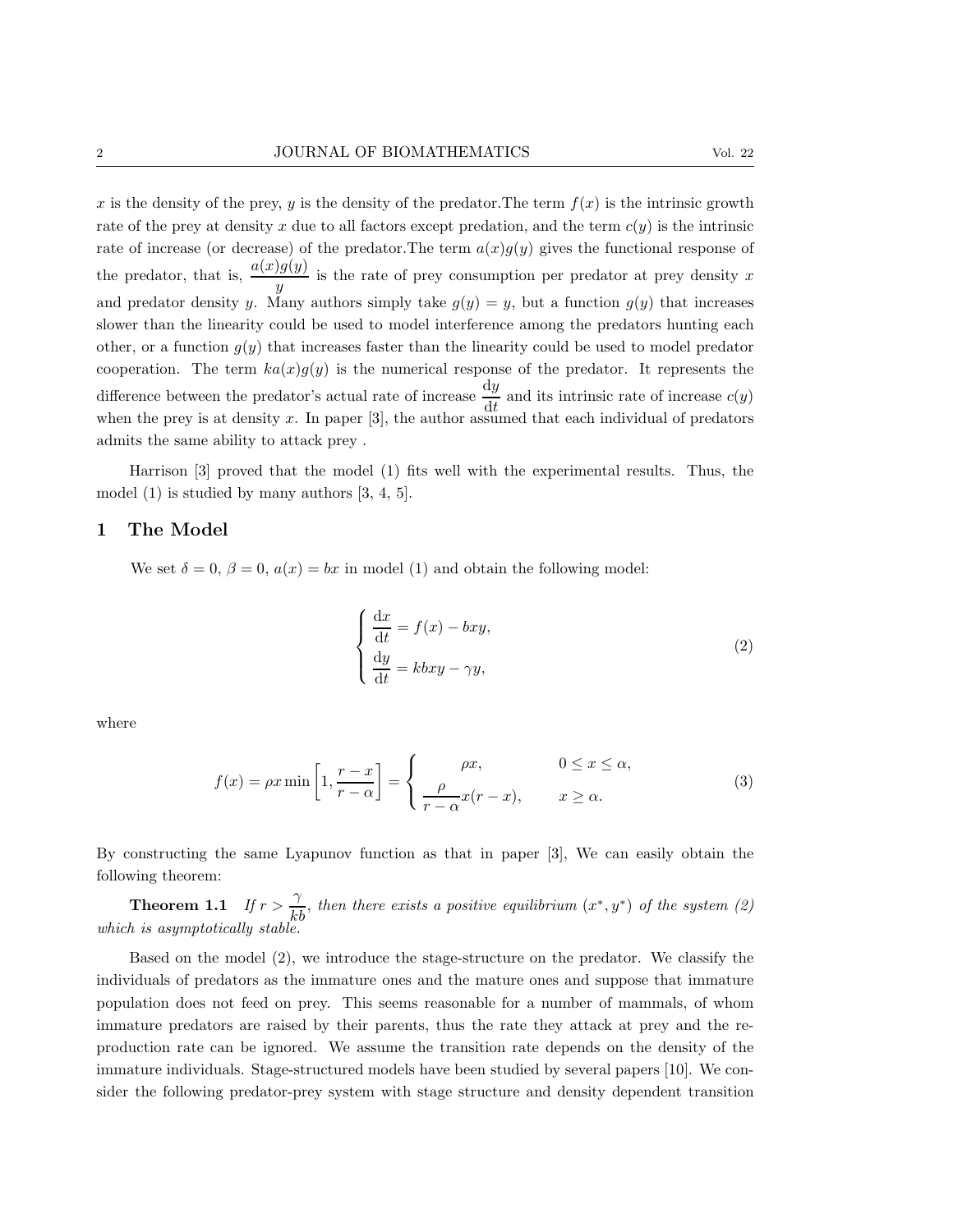rate:

$$
\begin{cases}\n\frac{dx}{dt} = f(x) - bxy_2, \\
\frac{dy_1}{dt} = kbxy_2 - \gamma_1y_1 - m(y_1)y_1, \\
\frac{dy_2}{dt} = m(y_1)y_1 - \gamma_2y_2,\n\end{cases}
$$
\n(4)

where  $x(t)$  is the density of the prey at time  $t$ ;  $y_1(t)$  is the density of the immature predators at time t;  $y_2(t)$  is the density of the mature predators at time t;  $\gamma_1$  is the death rate of immature predators and  $\gamma_2$  is the death rate of mature predators; constant  $k > 0$  denotes the coefficient in conversing prey into new immature predators;  $m(y_1)$  denotes the rate of immature predators becoming mature predators, which is assumed to be a function of the density of immature predators;  $f(x)$  is the same as  $(3)$ ; r is the intrinsic growth rate of the prey.

The purpose of this paper is to study the asymptotic behavior of the predator-prey model (4) with stage-structure. The organization of this paper is as follows. In section 3, we investigate the existence conditions of a unique positive equilibrium which is asymptotically stable. In section 4, we will state and prove the results on the permanence of (4), and give a result on the existence of periodic solutions.

#### 2 Equilibria and Their Stability

In this section, we give the conditions on the existence of a unique equilibrium of (4) which is asymptotically stable. Let us assume:

- (H1)  $m(0) > 0$ ,  $m'(y_1) \le 0$  for  $y_1 \in [0, \infty)$  and  $\lim_{y_1 \to \infty} m(y_1) = 0$ .
- (H2)  $m(y_1)y_1$  is monotonically increasing, i.e.,  $(m(y_1)y_1)' \geq 0$ .

If the first one of (3) holds, by setting the right hand of (4) to zero, we obtain

$$
y_2 = \frac{\rho}{b}
$$
,  $x = \frac{1}{k\rho} \left( \frac{\rho \gamma_2}{b} + \gamma_1 y_1 \right)$ .

According to the third equation of (4), we get

$$
m(y_1)y_1 = \frac{\rho \gamma_2}{b}.\tag{5}
$$

The conditions  $0 < \frac{\rho \gamma_2}{l}$  $\frac{12}{b}$  and (H2) imply that the equation (5) has a unique positive solution  $\bar{y_1}$ . Thus, the system (4) admits a unique positive equilibrium  $E\left(\bar{x}, \bar{y_1}, \frac{\rho}{\bar{k}}\right)$ b  $\big)$  if

$$
\alpha > \frac{\gamma_2(m(0) + \gamma_1)}{kbm(0)}\tag{6}
$$

where

$$
\bar{y}_2 = \frac{\rho}{b}, \qquad \bar{x} = \frac{1}{k\rho} \left( \frac{\rho \gamma_2}{b} + \gamma_1 \bar{y}_1 \right), \qquad \bar{x} \le \alpha.
$$

If the second one of (3) holds, by setting the right hands of (4) to zero, we obtain

$$
y_2 = \frac{m(y_1)y_1}{\gamma_2},
$$
  $x = r - \frac{b(r - \alpha)}{\rho \gamma_2} m(y_1) y_1 = \frac{\gamma_2}{kb} \left( \frac{\gamma_1}{m(y_1)} + 1 \right).$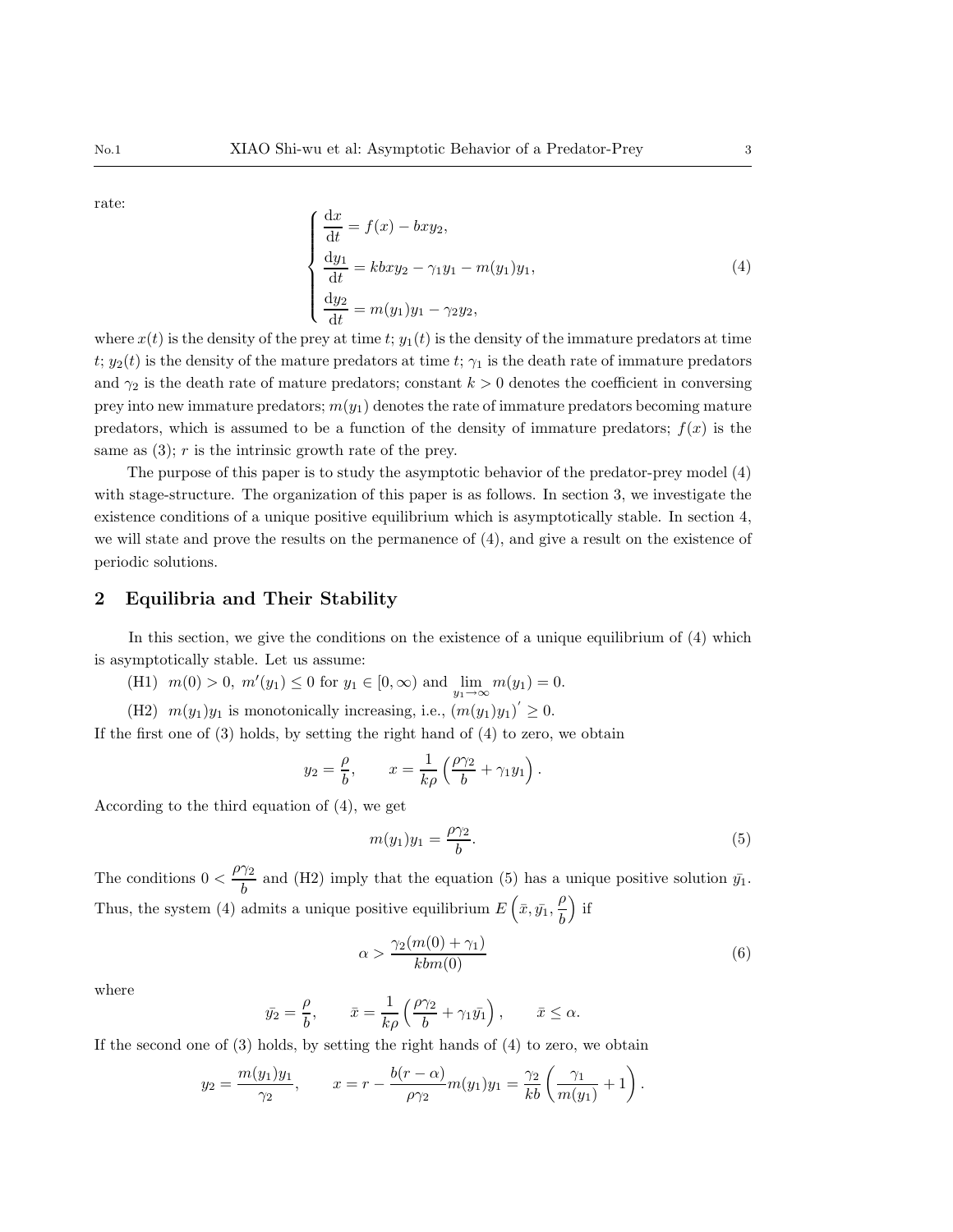Substituting them into the right hand of second equation of (4) and setting it to zero, we have

$$
\frac{kb^2(r-\alpha)}{\rho\gamma_2^2}m^2(y_1)y_1 + \left(1 - \frac{kbr}{\gamma_2}\right)m(y_1) + \gamma_1 = 0.
$$
 (7)

Note that (7) is equivalent to

$$
G(y_1) \stackrel{\text{def}}{=} \frac{\gamma_1}{m(y_1)} = -\left(1 - \frac{kbr}{\gamma_2}\right) - \frac{kb^2(r - \alpha)}{\rho \gamma_2^2} m(y_1) y_1 \stackrel{\text{def}}{=} F(y_1). \tag{8}
$$

We have

$$
G(0) = \frac{\gamma_1}{m(0)}, \qquad F(0) = -\left(1 - \frac{kbr}{\gamma_2}\right).
$$

$$
\alpha < \frac{\gamma_2(m(0) + \gamma_1)}{kbm(0)} < r,\tag{9}
$$

Assume that

Clearly, 
$$
G(0) < F(0)
$$
. Note that (H1) implies that  $G(y_1)$  is monotonically increasing and tends to infinity as  $y_1$  tends to infinity and (H2) implies that  $F(y_1)$  is monotonically decreasing. Thus, (8) or (7) has a unique positive solution  $y_1^*$ . We have

$$
y_2^* = \frac{m(y_1^*)y_1^*}{\gamma_2} \qquad x^* = \frac{\gamma_2}{kb} \left( \frac{\gamma_1}{m(y_1^*)} + 1 \right) > \frac{\gamma_2(m(0) + \gamma_1)}{kbm(0)} > \alpha.
$$

Then the system (4) admits a unique positive equilibrium  $E^*(x^*, y_1^*, y_2^*)$ ,  $x^* \ge \alpha$  if (9) holds.

Let us study their stability of  $E$  and  $E^*$  respectively.

The Jacobian matrix of  $(4)$  at  $E$  is

$$
A = \begin{bmatrix} 0 & 0 & -b\bar{x} \\ k\rho & -\gamma_1 - M & kb\bar{x} \\ 0 & M & -\gamma_2 \end{bmatrix},
$$

where  $M = (m(\bar{y_1})\bar{y_1})' = m'(\bar{y_1})\bar{y_1} + m(\bar{y_1}).$ 

The characteristic equation of A is

$$
\lambda^3 + c_1 \lambda^2 + c_2 \lambda + c_3 = 0,
$$

where

$$
c_1 = \gamma_1 + \gamma_2 + M > 0, \ \ c_2 = \gamma_1 \gamma_2 + M \gamma_2 - kbM\bar{x}, \ \ c_3 = kb\rho M\bar{x} > 0.
$$

Calculations show that

$$
c_1c_2 - c_3 = (\gamma_1 + \gamma_2 + M)(\gamma_1\gamma_2 + M\gamma_2) - kbM(\gamma_1 + \gamma_2 + M + \rho)\bar{x}.
$$

By Routh-Hurwitz theory, we can obtain

**Theorem 2.1** Let  $(H1)$ ,  $(H2)$  and  $(9)$  hold. Then  $(4)$  has a unique positive equilibrium E which is asymptotically stable if

$$
bM\gamma_1\bar{y_1}(\gamma_1 + \gamma_2 + M + \rho) < \rho\gamma_2(\gamma_1^2 + \gamma_1\gamma_2 + \gamma_1M - \rho M). \tag{10}
$$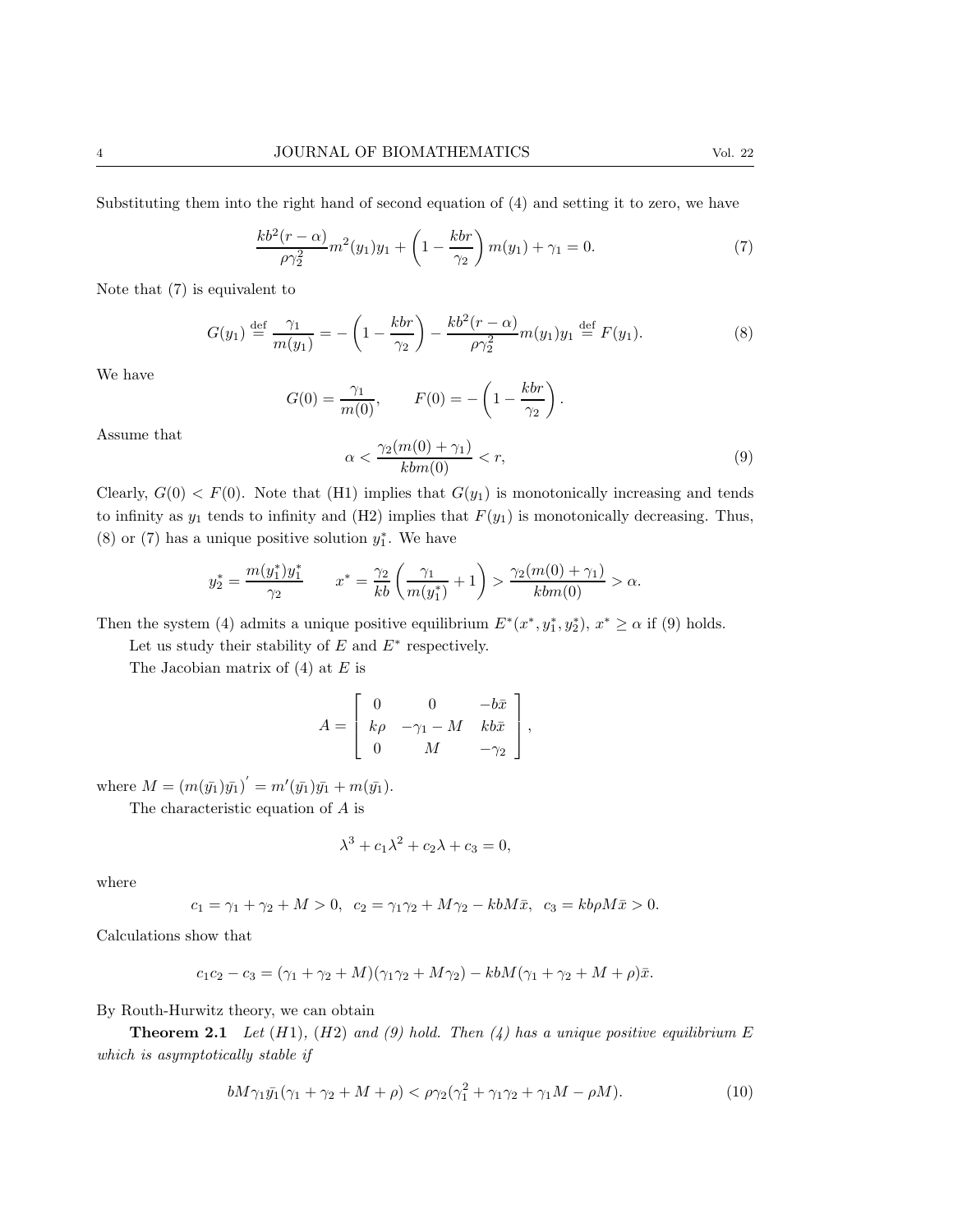The Jacobian matrix of  $(4)$  at  $E^*$  is

$$
A^* = \begin{bmatrix} -\frac{\rho}{r-\alpha}x^* & 0 & -bx^* \\ kb y_2^* & -\gamma_1 - M & kbx^* \\ 0 & M & -\gamma_2 \end{bmatrix},
$$

where  $M = (m(y_1^*)y_1^*)' = m'(y_1^*)y_1^* + m(y_1^*).$ 

The characteristic equation of  $A^*$  is

$$
\lambda^3 + c_1 \lambda^2 + c_2 \lambda + c_3 = 0,
$$

λ

where

$$
c_1 = \gamma_1 + \gamma_2 + M + \frac{\rho}{r - \alpha} x^* > 0,
$$
  
\n
$$
c_2 = (\gamma_1 + M) \left( \gamma_2 + \frac{\rho}{r - \alpha} x^* \right) + \frac{\rho}{r - \alpha} \gamma_2 x^* - kbM x^*,
$$
  
\n
$$
c_3 = \frac{\rho}{r - \alpha} x^* (kbMr - 2kbM x^* + \gamma_2(\gamma_1 + M)).
$$

Setting

$$
s = \gamma_1 + \gamma_2 + M,
$$
  
\n
$$
p_0 = -k(r - \alpha)M\gamma_1 m(y_1^*)y_1^*,
$$
  
\n
$$
p_1 = ks(r - \alpha)\gamma_1\gamma_2 m(y_1^*) - ks(r - \alpha)M\gamma_1\gamma_2 - \rho s \gamma_1 m(y_1^*)y_1^* -
$$
  
\n
$$
k\rho M\gamma_2 r m(y_1^*) - \rho s(m(y_1^*))^2 y_1^*,
$$
  
\n
$$
p_2 = \left(s + \frac{\rho r}{r - \alpha}\right) \rho s \gamma_2 m(y_1^*) + \rho \left(\gamma_2 + \frac{\rho r}{r - \alpha}\right) \gamma_1 \gamma_2^2 + \rho \gamma_1^2 \gamma_2^2 + \rho M \gamma_2^2 m(y_1^*) +
$$
  
\n
$$
2\rho M \gamma_1 \gamma_2^2 + \left(s + \frac{\rho r}{r - \alpha}\right) (\gamma_1 + M) \rho \gamma_1 \gamma_2,
$$

we have

$$
c_1c_2 - c_3 = \frac{1}{kb(r - \alpha)m(y_1^*)}(b^2p_0 + bp_1 + p_2),
$$
  

$$
c_3 = \frac{x^*}{(1 - \alpha)\gamma_1\gamma_2}(-2b^2p_0 - bkM\rho\gamma_1\gamma_2r + \rho\gamma_1\gamma_2^2(\gamma_1 + M)).
$$

By Routh-Hurwitz theory, we obtain

Theorem 2.2 Let  $(H1),(H2)$  and (9) hold. Then (4) has a unique positive equilibrium  $E^*$ which is asymptotically stable if

$$
b^2p_0 + bp_1 + p_2 > 0,\t\t(11)
$$

$$
\rho \gamma_1 \gamma_2^2 (\gamma_1 + M) > 2b^2 p_0 + bkM \rho \gamma_1 \gamma_2 r. \tag{12}
$$

### 3 Permanence of Populations

The first objective of this section is to establish conditions for the permanence and for the extinction of the predator.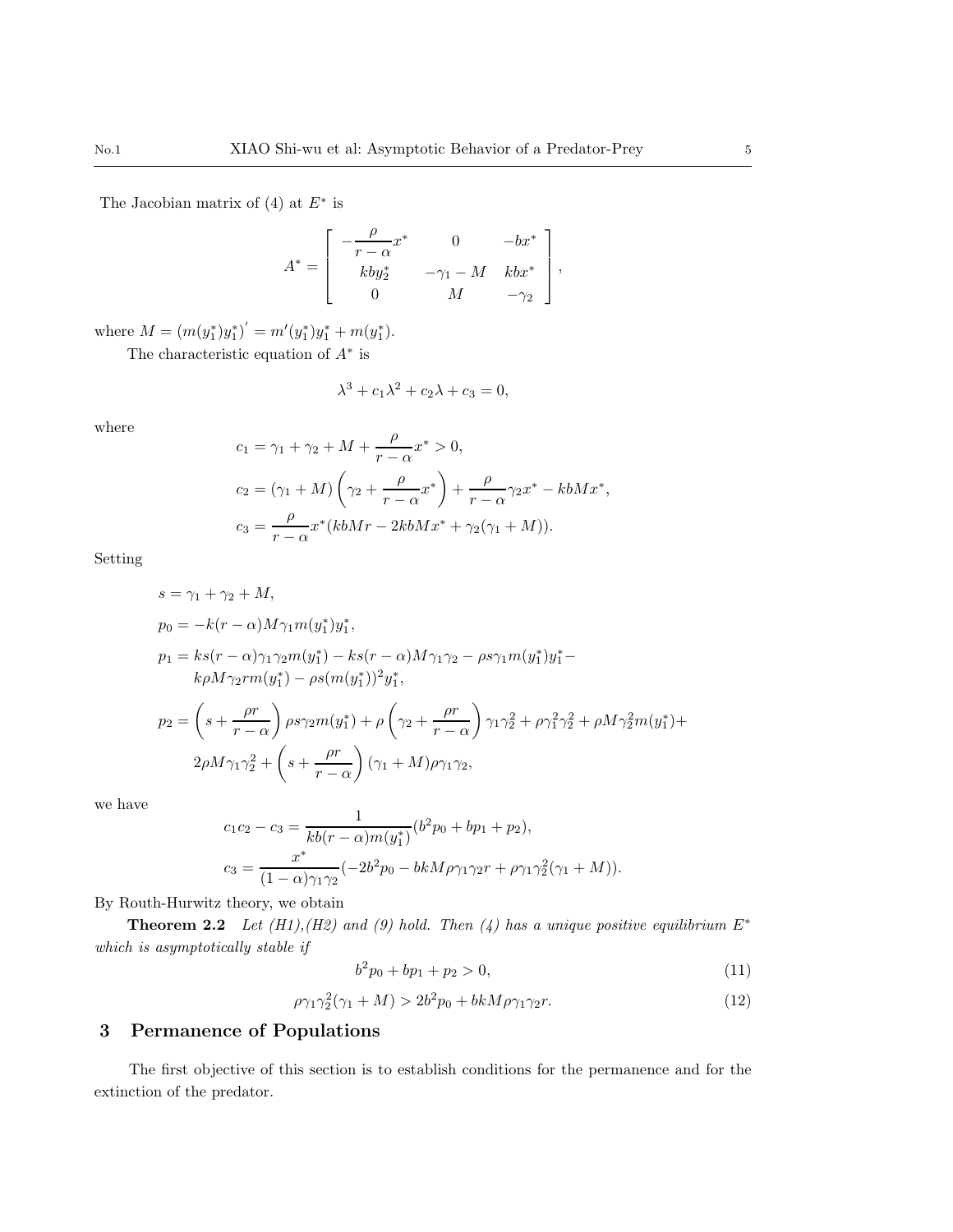We easily obtain the following lemma:

**Lemma 3.1** Each solution  $(x(t), y_1(t), y_2(t))$  of system (4) with nonnegative initial values  $(x(0), y_1(0), y_2(0))$  is nonnegative on its maximum existence interval.

We call solutions with nonnegative initial values *positive solutions* and have the following result:

**Lemma 3.2** There is an  $N > 0$  such that any positive solution  $(x(t), y_1(t), y_2(t))$  of system (4) satisfies  $(x(t), y_1(t), y_2(t)) < (N, N, N)$  for all large t.

Define

$$
X = \{(x, y_1, y_2) : x \ge 0, y_i \ge 0, i = 1, 2.\},
$$
  
\n
$$
X_0 = \{(x, y_1, y_2) \in X : x > 0, y_i > 0, i = 1, 2.\},
$$
  
\n
$$
\partial X_0 = X \setminus X_0.
$$

By the form of system (4), it is not difficult to prove that X and  $X_0$  are positively invariant. Clearly,  $\partial X_0$  is relatively closed in X. Let

$$
M_{\partial} = \{ (x(0), y_1(0), y_2(0)) : (x(t), y_1(t), y_2(t)) \text{ satisfies (4)}\text{and } (x(t), y_1(t), y_2(t)) \in \partial X_0, \forall t \ge 0 \}.
$$

Now we show that

$$
M_{\partial} = \{(x, 0, 0) : x \ge 0 \}.
$$
 (13)

Clearly,  $\{(x, 0, 0) : x \ge 0 \} \subseteq M_{\partial}$ . We will prove  $M_{\partial} \subseteq \{(x, 0, 0) : x \ge 0 \}$ . Suppose  $(x(0), y_1(0), y_2(0)) \in M_\partial$ . It suffices to show that  $y_i(t) = 0, i = 1, 2$ . for all  $t \geq 0$ . If not, then there exists a  $t_0 \geq 0$ , such that  $y_1(t_0) > 0$  or  $y_2(t_0) > 0$ . Without loss of generality, we assume  $y_1(t_0) > 0$ . Choose  $\eta_1 > 0$  small enough such that  $y_1(t) > 0$  for  $t_0 \le t < t_0 + \eta_1$ . If we also have  $y_2(t_0) > 0$ , similarly we can choose  $\eta_2 > 0$  small enough such that  $y_2(t) > 0$  for  $t_0 \leq t < t_0 + \eta_2$ . Thus  $y_i(t) > 0$  for  $t_0 \leq t < t_0 + \min[\eta_1, \eta_2]$ , which contradicts the definition of  $M_{\partial}$ . Thus  $y_2(t_0) = 0$ . The third equation of (4) and (H1) yield

$$
y_2'(t_0) = m(y_1(t_0))y_1(t_0) - \gamma_2 y_2(t_0) = m(y_1(t_0))y_1(t_0) > 0.
$$

Hence, if we further restrict  $\eta$ , then  $y_2(t) > 0$  for  $t_0 \le t < t_0 + \eta$ , which leads to a contradiction. Thus  $M_{\partial} = \{(x, 0, 0) : x \ge 0 \}.$ 

Theorem 3.1 Let  $(H1)$  hold. Then  $(4)$  is permanent if

$$
r > \frac{\gamma_2(m(0) + \gamma_1)}{kbm(0)}.\tag{14}
$$

Proof By Lemma 3.1 and Lemma 3.2, we prove that nonnegative solutions of (4) are point dissipative. According to the definitions above, it then suffices to show that  $\partial X_0$  repels uniformly nonnegative solutions of (4). It is clear that there are two equilibria  $E_0(0, 0, 0)$  and  $E_1(r, 0, 0)$  in  $M_{\partial}$ . We now show that  $W^{s}(E_0) \cap X_0 = \emptyset$  and  $W^{s}(E_1) \cap X_0 = \emptyset$ . We restrict our attention to the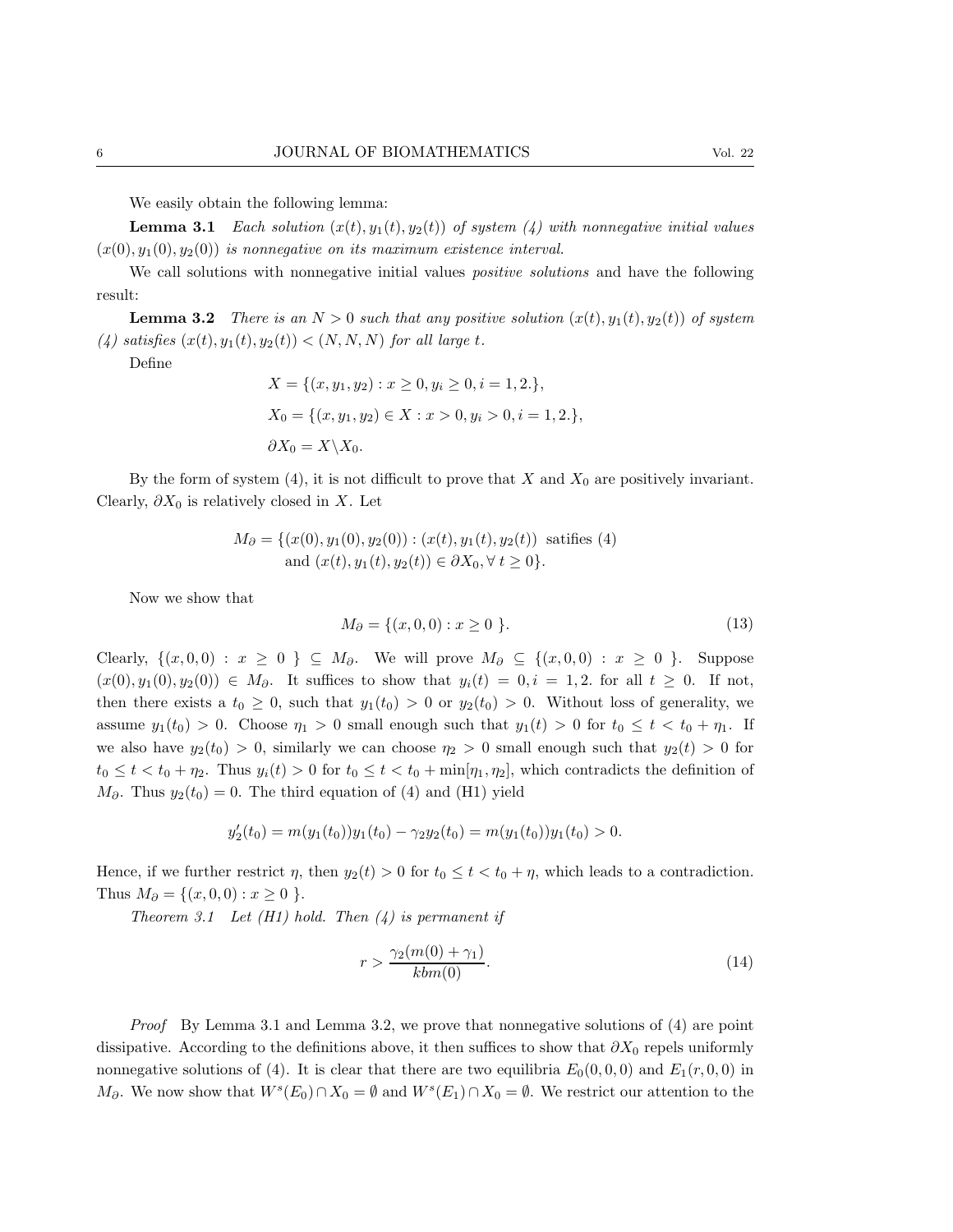second equation, since the proof of the first one is easy. Assume  $W<sup>s</sup>(E<sub>1</sub>) \cap X_0 \neq \emptyset$ . Then there exists a positive solution  $(\tilde{x}(t), \tilde{y}_1(t), \tilde{y}_2(t))$  of system (4) such that

$$
(\tilde{x}(t), \tilde{y}_1(t), \tilde{y}_2(t)) \to (r, 0, 0) \text{ as } t \to \infty.
$$
 (15)

Assume  $\tilde{x}(t) > \alpha$ ,  $(\tilde{x}(t), \tilde{y}_1(t), \tilde{y}_2(t))$  is the positive solution of system (4), if the second one of (3) holds. Choose  $\xi > 0$  small enough such that

$$
r > r - \xi > \frac{\gamma_2(m(0) + \gamma_1)}{kbm(\xi)} > \frac{\gamma_2(m(0) + \gamma_1)}{kbm(0)}.
$$
\n(16)

Due to (15), there exists a  $t_1 > 0$ , such that for  $t > t_1$ ,

$$
r - \xi < \tilde{x}(t) < r + \xi,
$$
\n
$$
\tilde{y}_i(t) < \xi \,, \quad i = 1, 2.
$$

Then for  $t > t_1$ ,

$$
\begin{cases}\n\frac{\mathrm{d}\tilde{y_1}(t)}{\mathrm{d}t} \ge kb(r-\xi)\tilde{y_2}(t) - (m(0) + \gamma_1)\tilde{y_1}(t), \\
\frac{\mathrm{d}\tilde{y_2}(t)}{\mathrm{d}t} \ge m(\xi)\tilde{y_1}(t) - \gamma_2\tilde{y_2}(t).\n\end{cases}
$$
\n(17)

Let

$$
A_{\xi} = \begin{pmatrix} -m(0) - \gamma_1 & kb(r - \xi) \\ m(\xi) & -\gamma_2 \end{pmatrix}.
$$

Since  $A_{\xi}$  admits positive off-diagonal elements, Perron-Frobenius theorem implies that there is a positive eigenvector v for the maximal eigenvalue  $\lambda$  of  $A_{\xi}$ . Suppose  $\lambda_1$ ,  $\lambda_2$  are the eigenvalues of  $A_{\xi}$ . By (16),

$$
\lambda_1 + \lambda_2 = -m(0) - \gamma_1 - \gamma_2 < 0,
$$
\n
$$
\lambda_1 \lambda_2 = (m(0) + \gamma_1)\gamma_2 - kb(r - \xi)m(\xi) < 0,
$$

Thus we see that the maximal eigenvalue  $\lambda$  of  $A_{\xi}$  is positive. Let us consider

$$
\begin{cases}\n\frac{dy_1(t)}{dt} = kb(r - \xi)y_2(t) - (m(0) + \gamma_1)y_1(t),\n\frac{dy_2(t)}{dt} = m(\xi)y_1(t) - \gamma_2y_2(t).\n\end{cases}
$$
\n(18)

Let  $v = (v_1, v_2)$  and let  $l > 0$  be small enough such that

$$
lv_1 < \tilde{y}_1(t_1), \qquad l v_2 < \tilde{y}_2(t_1). \tag{19}
$$

If  $(y_1(t), y_2(t))$  is a solution of system (18) satisfying  $y_i(t_1) = l v_i, i = 1, 2$ . Because the semi-flow of (18) is monotone and  $A_{\xi}v > 0$ , it follows from paper [8] that  $y_i(t)$  is strictly increasing and  $y_i(t) \to +\infty$  as  $t \to +\infty$ . Note that (17) and (19) imply that  $\tilde{y}_i(t) \ge y_i(t)$  for  $t > t_1$ . We have  $\tilde{y}_i(t) \to +\infty$  as  $t \to +\infty$ . This contradicts the ultimate boundedness of nonnegative solutions of (4). Thus  $W<sup>s</sup>(E<sub>1</sub>) \cap X_0 = \emptyset$ .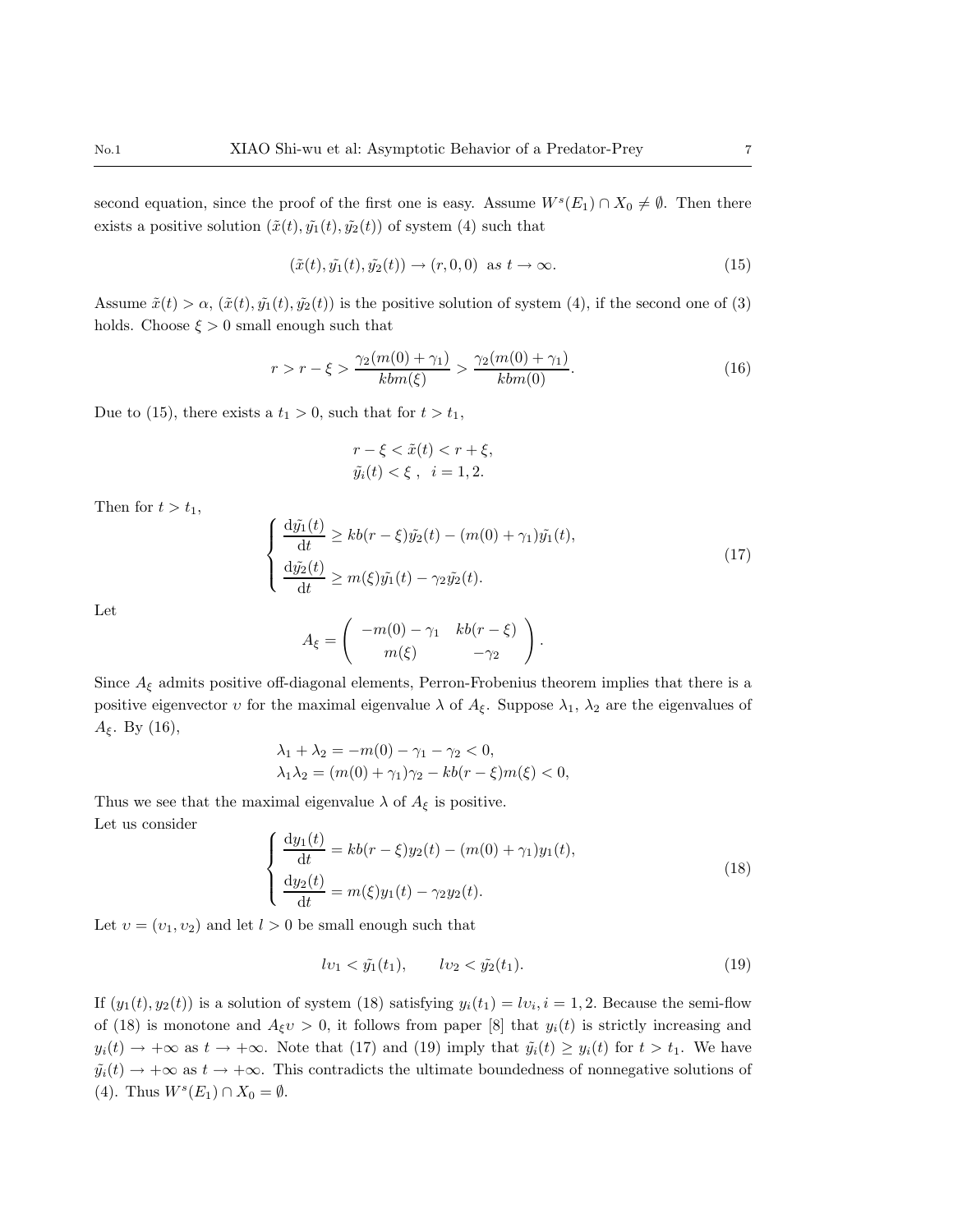Note that every orbit except  $E_0$  in  $M_{\partial}$  approaches to  $E_1$  as t approaches to infinity. This result, together with the arguments  $W<sup>s</sup>(E<sub>i</sub>) \cap X_0 = \emptyset$ , shows that  $E_0$  and  $E_1$  are isolated invariant sets in X. Clearly  $E_0$  and  $E_1$  are acyclic in  $M_{\partial}$ . By paper [9],  $\partial X_0$  repels uniformly nonnegative solutions of (4). Then it follows that (4) is permanent.  $\Box$ 

In above case, system (4) admits a unique positive equilibrium. If inequality (14) is reversed, it implies that (4) does not have a positive equilibrium and it is not hard to obtain the following theorem:

**Theorem 3.2** Let  $(H1)$  hold. Then the predator becomes extinct if

$$
r < \frac{\gamma_2(m(0) + \gamma_1)}{kbm(0)}.\tag{20}
$$

We can also obtain some conditions for a stable periodic orbit.

**Theorem 3.3** Let  $(H1)$ ,  $(H2)$  and  $(14)$  hold. Then  $(4)$  has an orbitally asymptotically stable periodic solution if (12) holds and the inequality (11) is reversed.

*Proof* A change of variables  $z_1 = -x$ ,  $z_2 = y_1$ ,  $z_3 = -y_2$  transforms system (4) into

$$
\begin{cases}\n\frac{dz_1}{dt} = -g(z_1) + bz_1 z_3, \\
\frac{dz_2}{dt} = kb z_1 z_3 - \gamma_1 z_2 - m(z_2) z_2, \\
\frac{dz_3}{dt} = -m(z_2) z_2 - \gamma_2 z_3,\n\end{cases}
$$
\n(21)

where  $g(z_1) = f(-z_1)$ , which can be expressed as

$$
g(z_1) = \begin{cases} -\rho z_1, & -\alpha \le z_1 \le 0, \\ -\frac{\rho}{r - \alpha} z_1 (r + z_1), & z_1 \le -\alpha. \end{cases}
$$
(22)

Set

$$
D = \{(z_1, z_2, z_3) | z_1 < 0, z_2 > 0, z_3 < 0\}.
$$

The Jacobian matrix of (21) is

$$
J(z) = \begin{bmatrix} -g'(z_1) + bz_3 & 0 & bz_1 \\ kbz_3 & -\gamma_1 - (m'(z_2)z_2 + m(z_2)) & kbz_1 \\ 0 & -(m'(z_2)z_2 + m(z_2)) & -\gamma_2 \end{bmatrix}.
$$

Due to  $(H2)$ ,  $J(z)$  has nonpositive off-diagonal elements at each point of D. Thus (21) is competitive in D. Let  $z_1^* = -\bar{x}, z_2^* = \bar{y_1}, z_3^* = -\frac{\rho}{h}$  $\frac{\rho}{b}$ . It is obvious that  $(z_1^*, z_2^*, z_3^*)$  is the unique equilibrium of system (21) when  $-\alpha \leq z_1 \leq 0$ . Let  $z_1^{\ell} = -x^*$ ,  $z_2^* = y_1^*$ ,  $z_3^* = -y_2^*$ . It is obvious that  $(z_1^*, z_2^*, z_3^*)$ is the unique equilibrium of system (21) when  $z_1 \leq -\alpha$ . Since the inequality (11) is reversed, the analysis above shows that  $(z_1^*, z_2^*, z_3^*)$  is unstable and  $\det J(z^*) < 0$ . Moreover, since system (4) is permanent, there exists a compact subset B of D such that for each  $z_0 \in D$ , there exists a  $T(z_0) > 0$  such that  $z(t, z_0) \in B$  for all  $t \geq T(z_0)$ . Consequently, by the theorem 1.2 of paper [11], system (21) has an orbitally stable periodic solution.